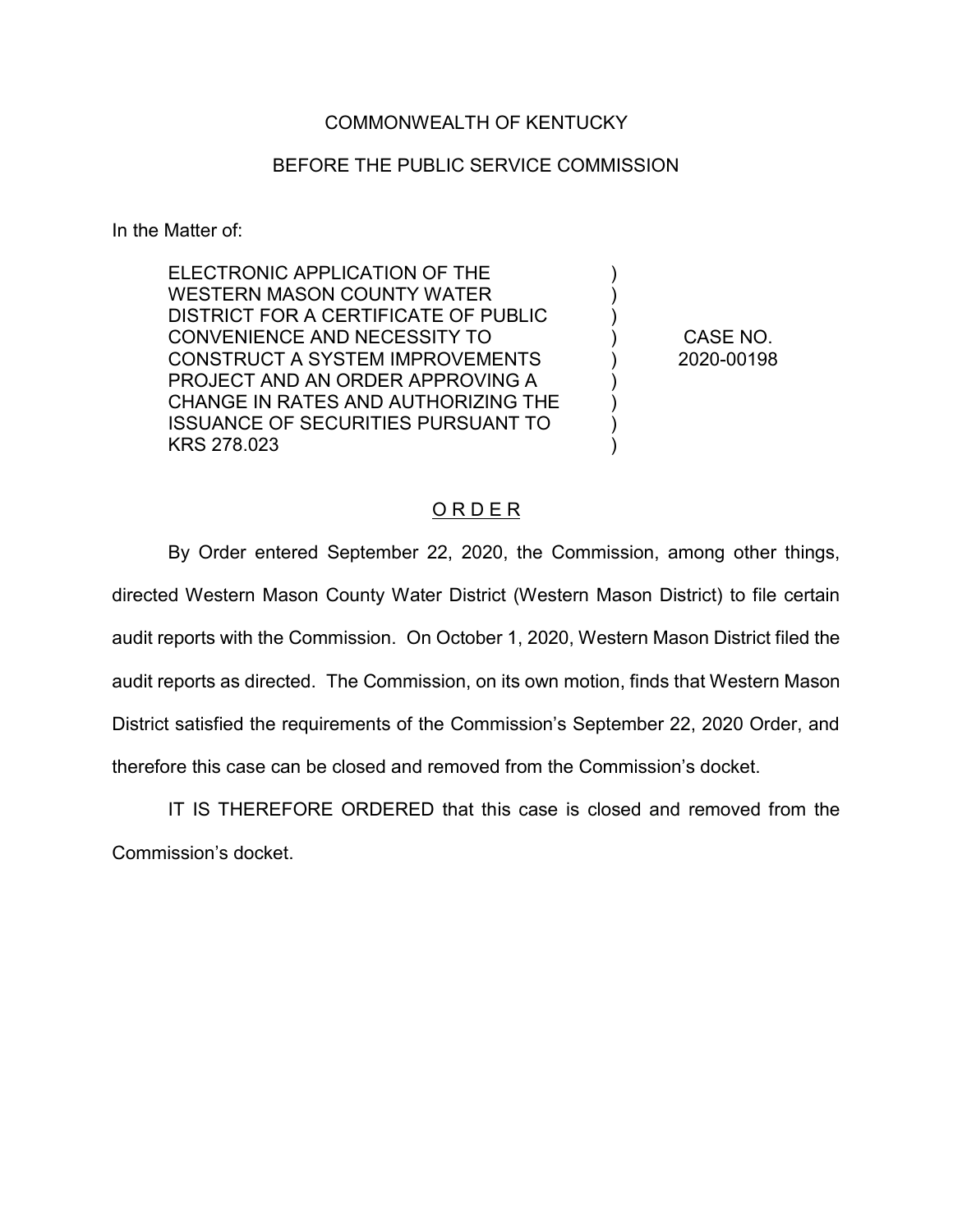By the Commission



ATTEST:

hide C. Pridwell

Executive Director

Case No. 2020-00198